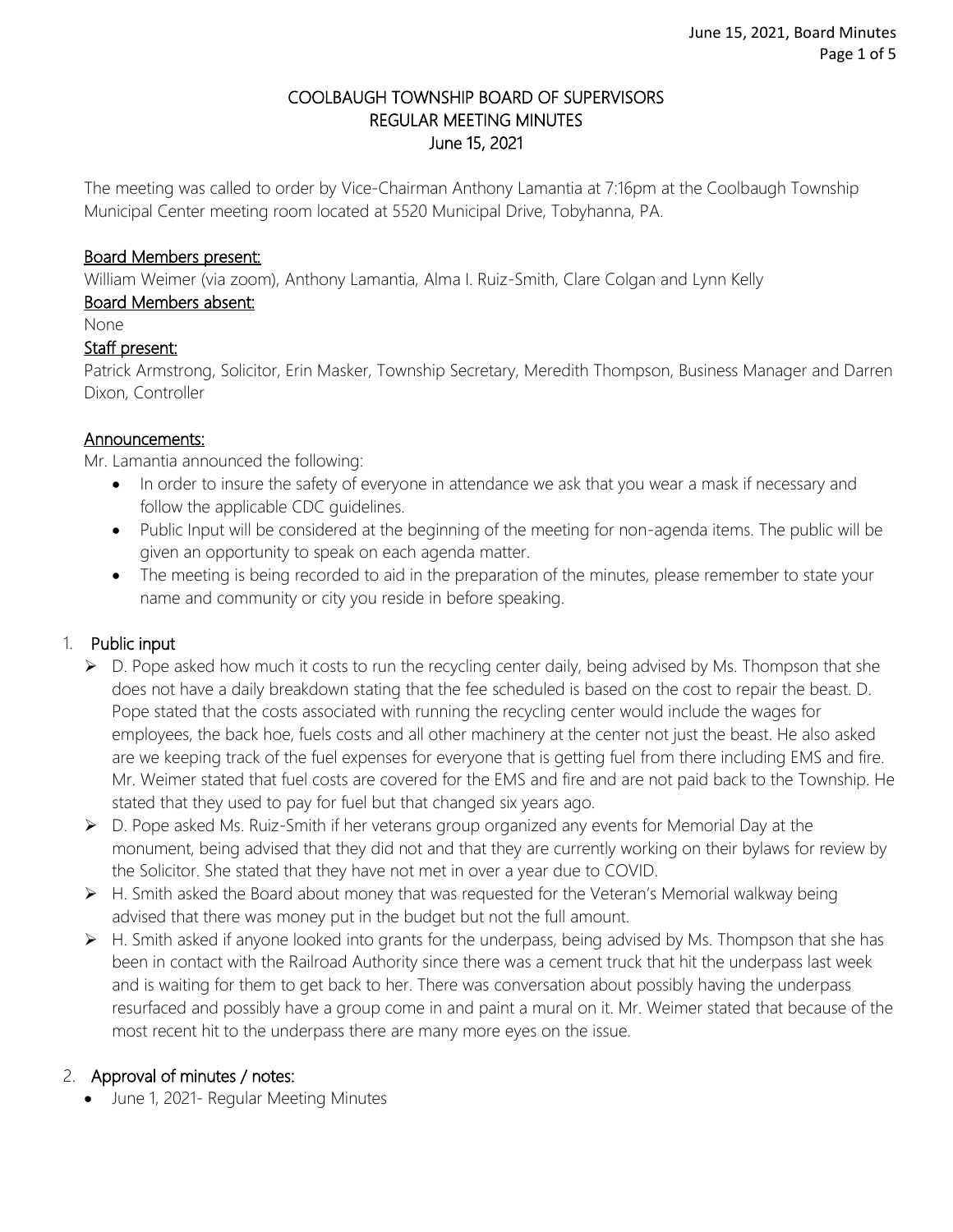*Ms. Ruiz-Smith made a motion second by Ms. Colgan to approve the June 1, 2021 Regular Meeting Minutes as presented.*

- Discussion: None
- Vote: All in favor, motion passes.

# 3. Monthly reports

- Pocono Mountain Regional Police Department- Presented by Mr. Lamantia. D. Pope asked where the homicide was, being advised that information was not provided.
- Pocono Mountain Regional EMS- Presented by Ms. Colgan.
- Coolbaugh Township VFD- Presented by Mr. Lamantia.
- Gouldsboro VFD- Presented by Ms. Colgan.
- Thornhurst Fire & Rescue Ambulance- Presented by Mr. Lamantia.
- Tobyhanna Township VFD- Presented by Mr. Lamantia.
- Pocono Mountain Public Library- There was no report provided.
- Codes Enforcement and Zoning Report- Presented by Mr. Lamantia.

### 4. Authorization for Six DPW Employees to Work the Remaining Cleanup Days in 2021

*Ms. Ruiz-Smith made a motion second by Mr. Weimer to authorize 6 DPW workers to work the remaining cleanups for 2021 with 3 days being at regular hourly pay and 3 days being at the overtime rate.* 

- Discussion: Ms. Ruiz-Smith confirmed with Ms. Masker that the remaining cleanups would be held in July, August and October, being advised that is correct.
- Vote: All in favor, motion passes

# 5. Authorization to Advertise the Public Hearing for the Proposed Fireworks Ordinance

*Ms. Kelly made a motion second by Ms. Ruiz-Smith to authorize the advertising of the public hearing for the Proposed Fireworks Ordinance with the revisions to the section on continuance making it clear that 24 hours would be until the next business day or next day that the township is open and adding some flexibility with respect to the timeframe for the continued event.* 

- Discussion: Ms. Masker asked what date the Board would like to hold the hearing suggesting July 6, 2021 at 7:00pm, stating that the American Rescue Plan proposal is scheduled for the work session at 6:00pm. Mr. Lamantia stated that he would like this passed before July 4<sup>th</sup> reviewing the advertising and ordinance requirements stating that the Board could hold a special meeting to pass it. The Board was not in favor of a special meeting and it was agreed to keep it on the regular meeting date of July 6, 2021 at 7:00pm. Mr. Weimer stated that if we miss the  $4<sup>th</sup>$  of July it will be ok stating that we are still looking at a six month learning curve and it will allow us to get the word out on the new ordinance. Mr. Lamantia stated that APCP is willing to spread the word to their residents.
- Vote: All in favor, motion passes.

# 6. Authorization for Business Manager, Meredith Thompson to sign the American Rescue Act Grant Application

*Mr. Weimer made a motion second by Ms. Colgan to authorize Business Manager, Meredith Thompson to sign the American Rescue Act Grant Application*

- Discussion: None
- Vote: All in favor, motion passes.

# 7. COVID Vaccination Incentive

*Mr. Weimer made a motion second by Ms. Ruiz-Smith to approve the \$75.00 COVID vaccination incentive for Township employees that are fully vaccinated.*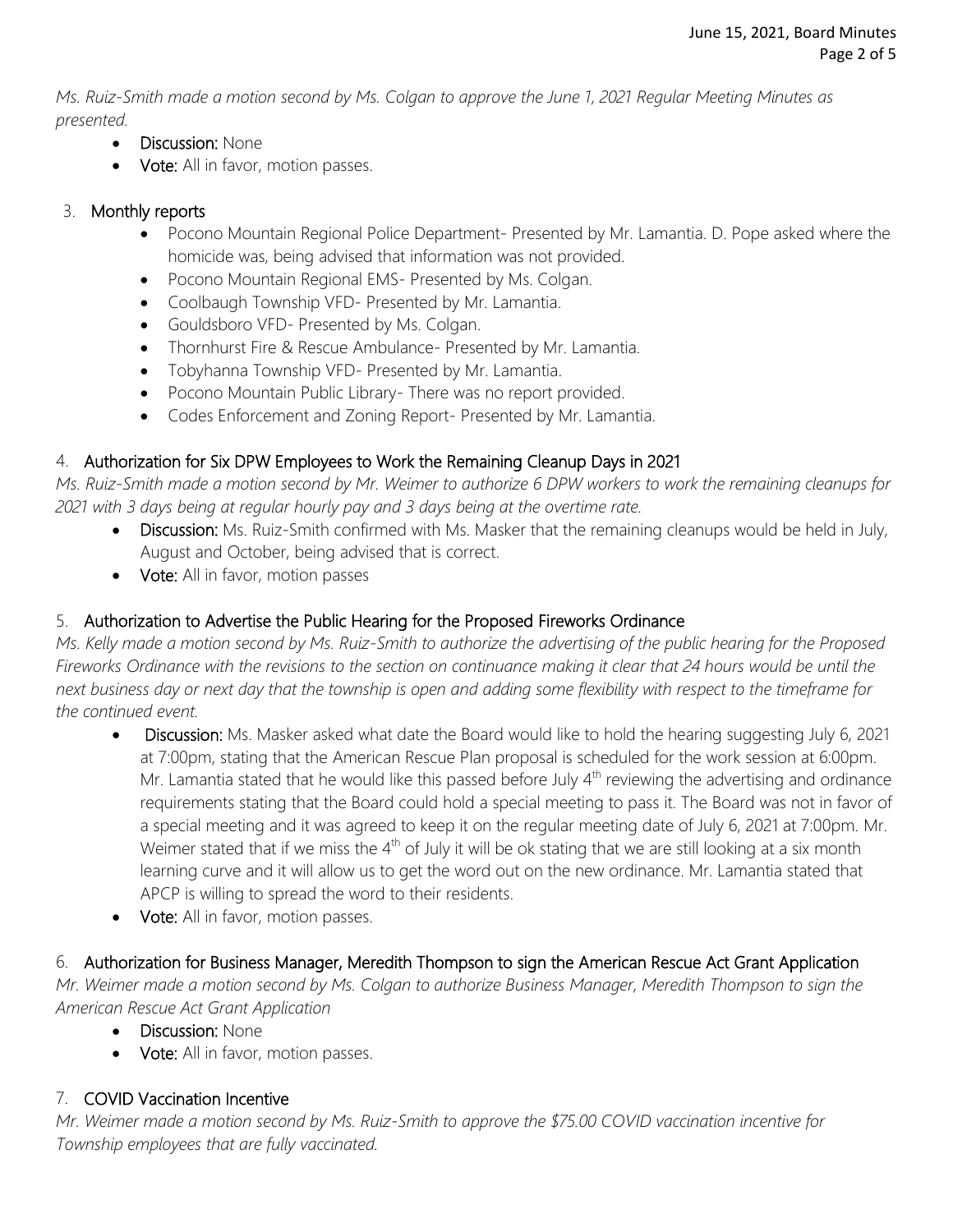- Discussion: Ms. Kelly stated that she would like for the incentive to be paid out in a separate check from the employee paycheck and would like it to be a \$75.00 net check as take home pay after taxes. Ms. Thompson stated that the Board would have to authorize issuing a higher payment in order for the employee to take home \$75.00 and to cover the cost of the additional check being issued. The Board agreed. Ms. Ruiz-Smith asked if there is a form to be completed for the employee file, being advised by Ms. Thompson that she will have a copy of the employee vaccination card for the file.
- **Vote:** All in favor, motion passes.

# 8. Controller Report

Presented by Mr. Dixon

Discussion: Ms. Ruiz-Smith stated that on the report for the Route 196 project the cost associated with Solicitor Armstrong's firm has not changed since March with Mr. Dixon stating that it has to do with the billing cycle.

### 9. Current obligations

| • General Fund<br>• Coolbaugh Twp VFC- EMS Fund | $\mathcal{L}$ | 91,772.01<br>168,644.58 |
|-------------------------------------------------|---------------|-------------------------|
| • Escrow Fund                                   | ∖             | 3,282.76                |
| • Sewer Fund                                    |               | 15.077.10               |
| <b>Total Disbursements</b>                      | Т             | 278,776.45              |

*Ms. Ruiz-Smith made a motion second by Mr. Weimer to authorize paying the current obligations in the amount of \$278,776.45.*

- Discussion: D. Pope asked for clarification on Check #7652
- Vote: All in favor, motion passes.

### 10. Solicitor Armstrong Comments/Updates

Solicitor Armstrong stated that we received a request to release the financial security for the Dunkin Land Development Plan on Route 196. He stated that Township Engineer, Russell Kresge provided his recommendation to release the funds in the amount of \$37,676.71 which would retain \$500.00 in the account until the sign issue that is discussed in the letter is resolved. Mr. Kresge's letter indicates that all improvements have been completed.

*Ms. Ruiz-Smith made a motion second by Mr. Weimer to release the Dunkin Land Development financial security in the amount of \$37,676.71 retaining \$500.00 until the issue with the sign is resolved as recommended by our Township Engineer, Russell Kresge in his letter dated June 15, 2021.* 

- Discussion: Ms. Masker asked the Board if there would be an issue cutting the check in advance of the next meeting so that the applicant does not have to wait an additional 3 weeks for his money. The Board agreed there would be no issue with Mr. Lamantia stating that he will come in and sign the check as soon as it is ready.
- Vote: All in favor, motion passes

Solicitor Armstrong stated that the stone for the A Pocono Country Place sign was discontinued and the contractor is unable to get it. He asked if the Board would agree with providing APCP with the other stone options available with the Board agreeing that would be fine as they would like to get this project completed.

### 11. Board of Supervisors Executive Sessions

None.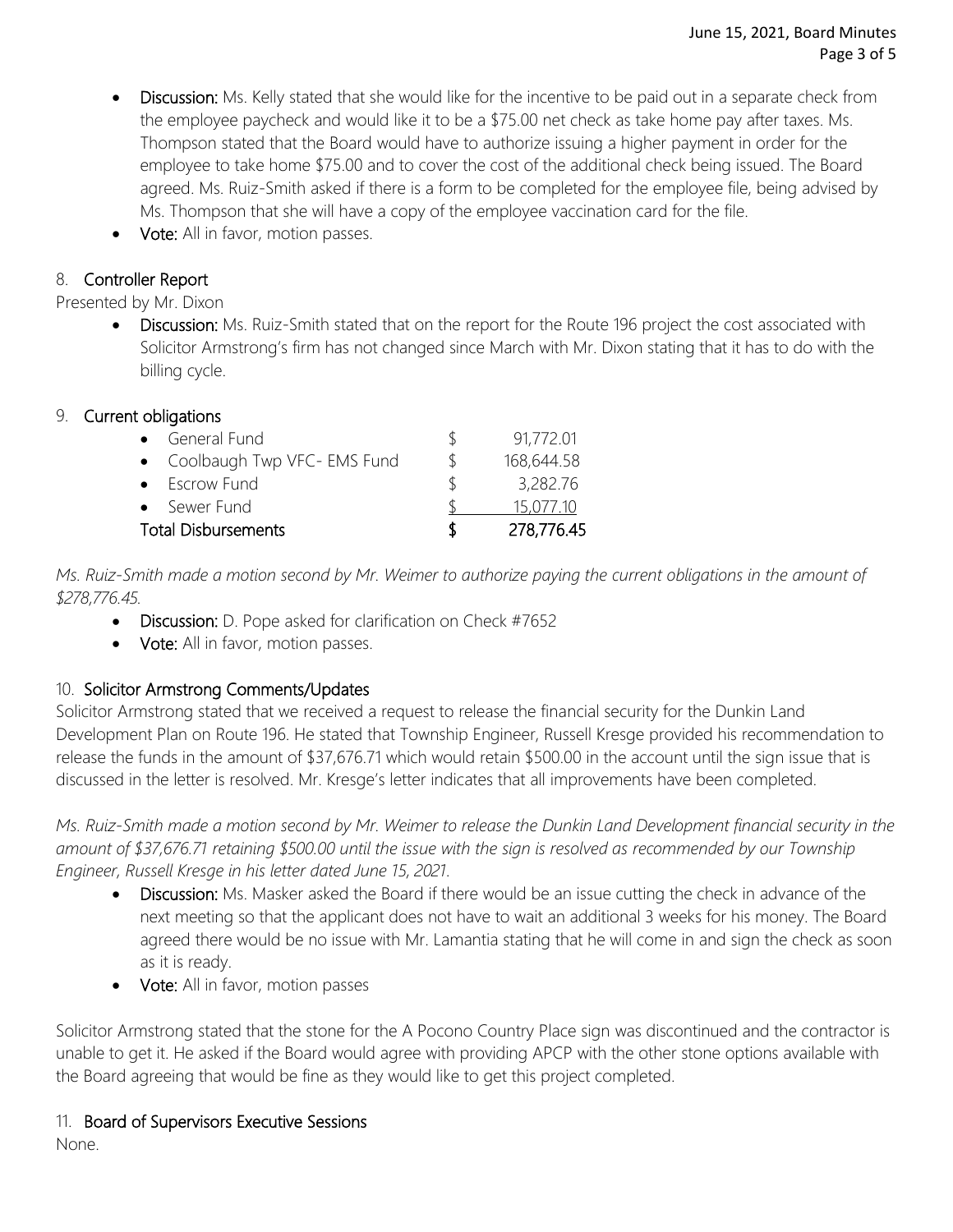### 12. Other Business

*Ms. Kelly made a motion second by Mr. Weimer to change the Coolbaugh Township Recycling Center fee schedule for Coolbaugh Township residents to be free with proof of residency.*

- Discussion: None
- Vote: All in favor, motion passes.
- Mask Policy after June 28, 2021

Ms. Thompson asked the Board how they would like to proceed with the employee masking policy. She stated that the state is not requiring masks as of June 28<sup>th</sup> but that the CDC is requiring them if you are not vaccinated. The Board agreed that the Township will continue to follow the CDC guidelines and any employee that is not vaccinated will be required to wear a mask.

Mr. Lamantia stated that the Coolbaugh Township Volunteer Fire Company will be holding a fundraiser sale on Saturday, June 26<sup>th</sup> from 12:00pm-6:00pm and Sunday, June 27<sup>th</sup> from 12:00pm-4:00pm. The sale will be held at the firehouse located at 652 Laurel Drive.

Mr. Weimer stated that now that the Township purchased the two pieces of land next to the DPW garage, he would like to authorize Township Engineer, Russell Kresge to proceed with the process to join the lots as one. He asked Solicitor Armstrong if there is an issue joining the lots when there are still houses on them or if the houses would need to be torn down first. Solicitor Armstrong stated that there is no issue with the houses on the properties; he stated that he will need to verify that the tax exemptions have gone through first.

*Mr. Weimer made a motion second by Ms. Ruiz-Smith to authorize Township Engineer, Russell Kresge to proceed with the process to join the lots (561 Laurel Dr. and 565 Laurel Dr.) with the DPW garage property (549 Laurel Dr.) after verification for Solicitor Armstrong that the tax exemptions have been completed.* 

- Discussion: None
- Vote: All in favor, motion passes.

Mr. Weimer stated that he would like the Board to consider having Solicitor Armstrong look at the current building height restrictions stating that the fire company has a ladder truck and the ability to reach 95'. He stated that the current ordinance is old and would like to update it to be what the fire company can handle. He suggested maybe matching the 60' that is allowed in industrial zones areas with our residential areas. Mr. Weimer stated that he would like this on a future work session. Solicitor Armstrong stated that he could prepare the ordinance and keep the height blank until the Board discusses it.

*Mr. Weimer made a motion second by Ms. Ruiz-Smith to authorize Solicitor Armstrong to review the current ordinance relating to the height of buildings allowed and to revise it as discussed.* 

- Discussion: None
- Vote: All in favor, motion passes

Ms. Ruiz-Smith stated that she sent out an email regarding the emergency access at Broadway and Industrial Park Drive and stated that Chuck Leonard from the PMEDC is on board with the work to be done there. Solicitor Armstrong stated that he was waiting for a legal description to be provided from Township Engineer, Russell Kresge and stated that he was asked by Mr. Kresge if the 30' legal description that he has from UGI would work. Mr. Weimer stated that it would as the road will only be accessed by vehicles stating that emergency vehicles will not be able to travel across the bridge. Ms. Ruiz-Smith stated that there was a head on crash on 5<sup>th</sup> Avenue and stated that if the gate was in place, we would have had a means of egress for the residents of the community. Ms. Ruiz-Smith